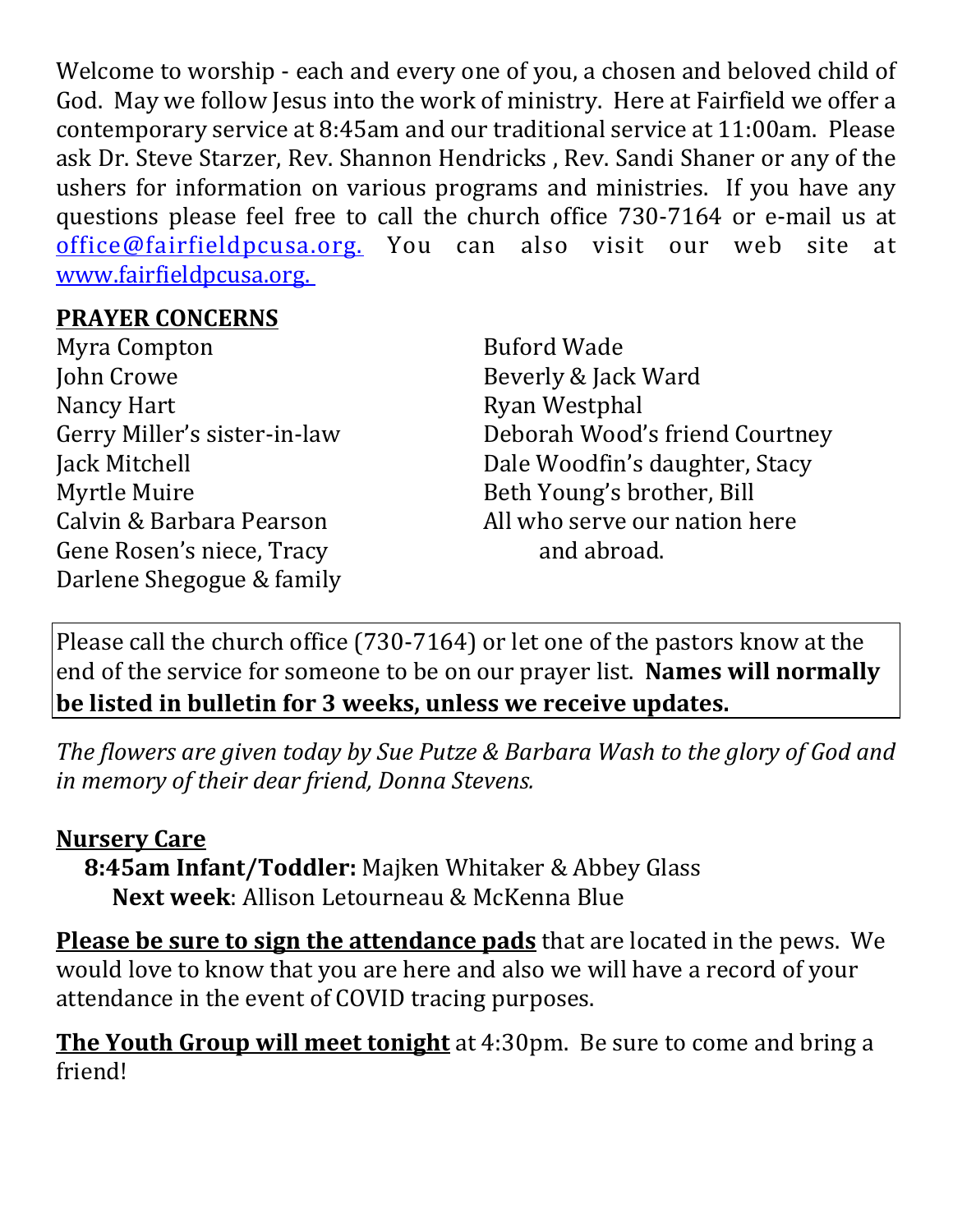## **The Women's Circles meet this Tuesday!**

- Fellowship Circle 10:00am in the Heritage Hall.
- Joyful Readers' Cirlce, 7:00pm in the Heritage Hall.

**Compass Basketball is back for 2022 and we need your help**. We still have volunteer opportunities for scorekeepers and time keepers, referees, practice night volunteers, and concession workers. The volunteer sign-up forms are located in the lobby of the Family Center or you can call/email Danny Guertler at 804-543-2939. Email: Daguertler@gmail.com

**The 2022 Flower Calendar is up!** Please be sure to stop by the bulletin board near the small kitchen and sign up for a date!

**Camp Hanover** is bringing the power of summer camp to a new year-round program! Want to get outside after school? The CHASE program - **Camp Hanover After School Explorers** - has launched for students in grades K-5. This nature-based after school program will get children outside to learn and grow in God's creation. Daily activities include everything from hiking to fishing, archery to gardening, and fire-building to canoeing. Plus, a daily devotion, snack, and assisted homework time, all in a Christ-centered community. Enrollment is open now! Learn more at www.Camphanover.org/After-School

**The Upper Room Daily Devotional books** for January/February are located in the narthex. These books are free so please pick one up!

Our next **BLOOD DRIVE** will take place on Tuesday, **February 1** from 1-6pm in the Heritage Hall. You can sign up anytime at RedCrossBlood.org or call 1-800- 733-2767.